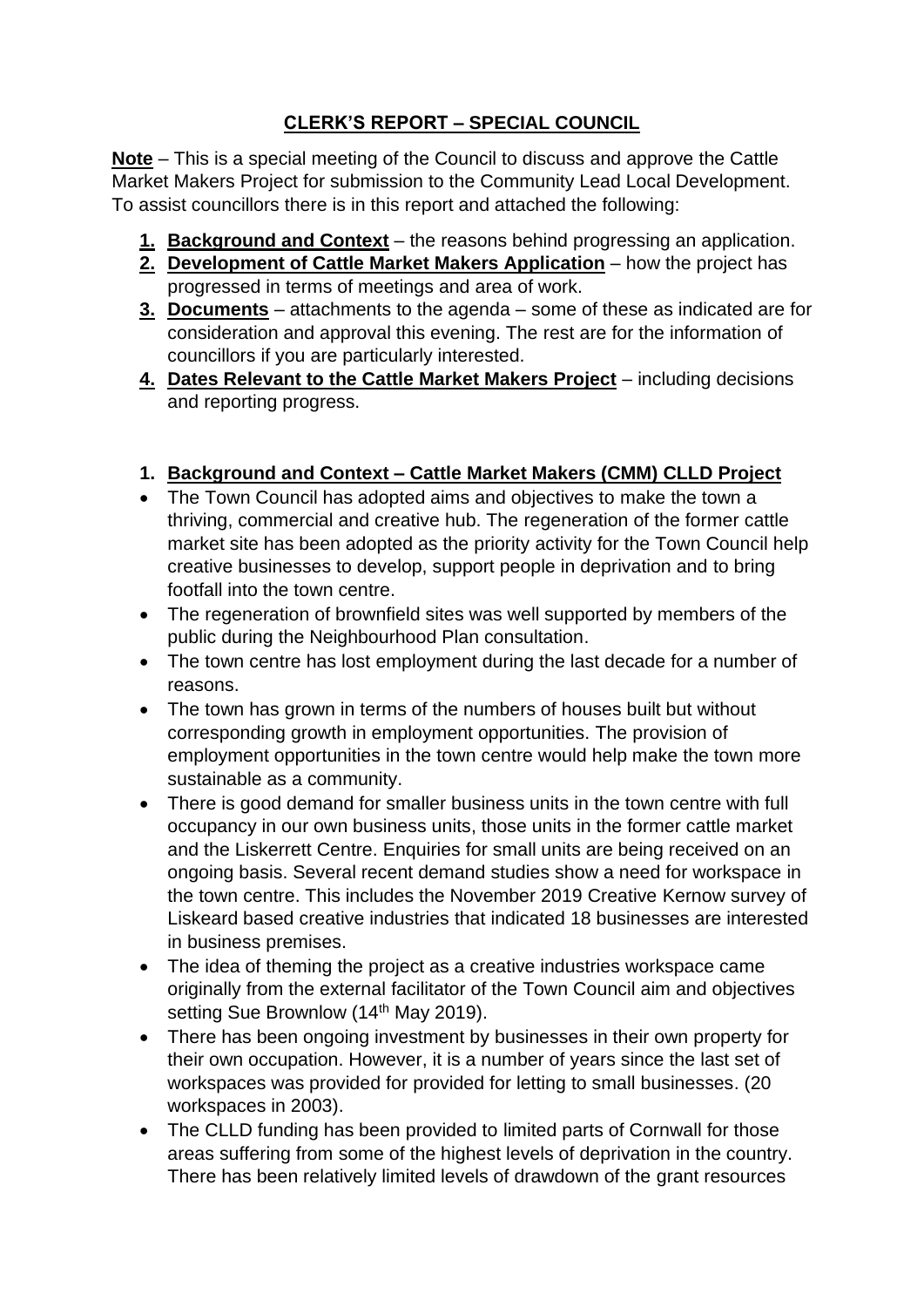and this cattle market makers project will help to draw a significant proportion of the funds for the CLLD area into Liskeard.

## **2. Development of Cattle Market Makers Application**

The Town Council agreed in principle to develop an application at its meeting of 21<sup>st</sup> May 2019 Minute 602/18.

A series of meetings were then held, involving the Mayor, Deputy Mayor, Town Clerk and others with the local primary schools, the Lighthouse Centre and Community Treasure Chest, the Liskerrett Centre, Adult Education, Liskeard Together Project, the Growth Hub and Skills Hub to discuss how we could work together on the project. All expressed support and were keen to be involved or to liaise with the project.

Vicky Reece-Romain from the Culture Team at Cornwall Council was also very helpful in contributing to the Expression of Interest and she facilitated a very positive workshop for local creative businesses to discuss the demand for support and identify what sort of support they would find helpful.

All of this fed into the Expression of Interest, which was agreed by the Town Council on 24<sup>th</sup> July 2019 Minute 124/19 and accepted on 10<sup>th</sup> September 2020 by the CLLD, with a set of conditions, which are set out in the main application form.

The major work then started on the main application, and working this up required further discussions with partners.

In particular we met with Plymouth College of Art to discuss how they could input to the project, including providing advice, technician support and a satellite 'Fab Lab' with 3D printers etc. This led to the development of a draft Memorandum of Understanding with PCA.

We also had a series of discussions with Cornwall Council officers to discuss the thorny question of how the containers could be commissioned and installed in a way which met CLLD requirements, the economic development aims and internal policies of the respective councils and did not involve a lengthy procurement process. As part of this, the Town Council produced a partnership discussion document (a later version of which was discussed at the Town Council meeting on 28 April) which set out options for a way forward. This led to an approach where Cornwall Council, in addition to providing almost all the match funding for the revenue items for the project, would also buy the containers and lease them to the Town Council on a peppercorn rent. To submit the application the Town Council needed to calculate costs associated with the commissioning, purchase and installation of the containers. To make this possible, Cornwall Council commissioned Arcadia to carry out a costing exercise.

This partnership discussion document is forming the basis for two formal documents. The first of these is the draft memorandum of heads of terms (lease agreement) which was draft-ed by the Town Council and is presented for agreement at the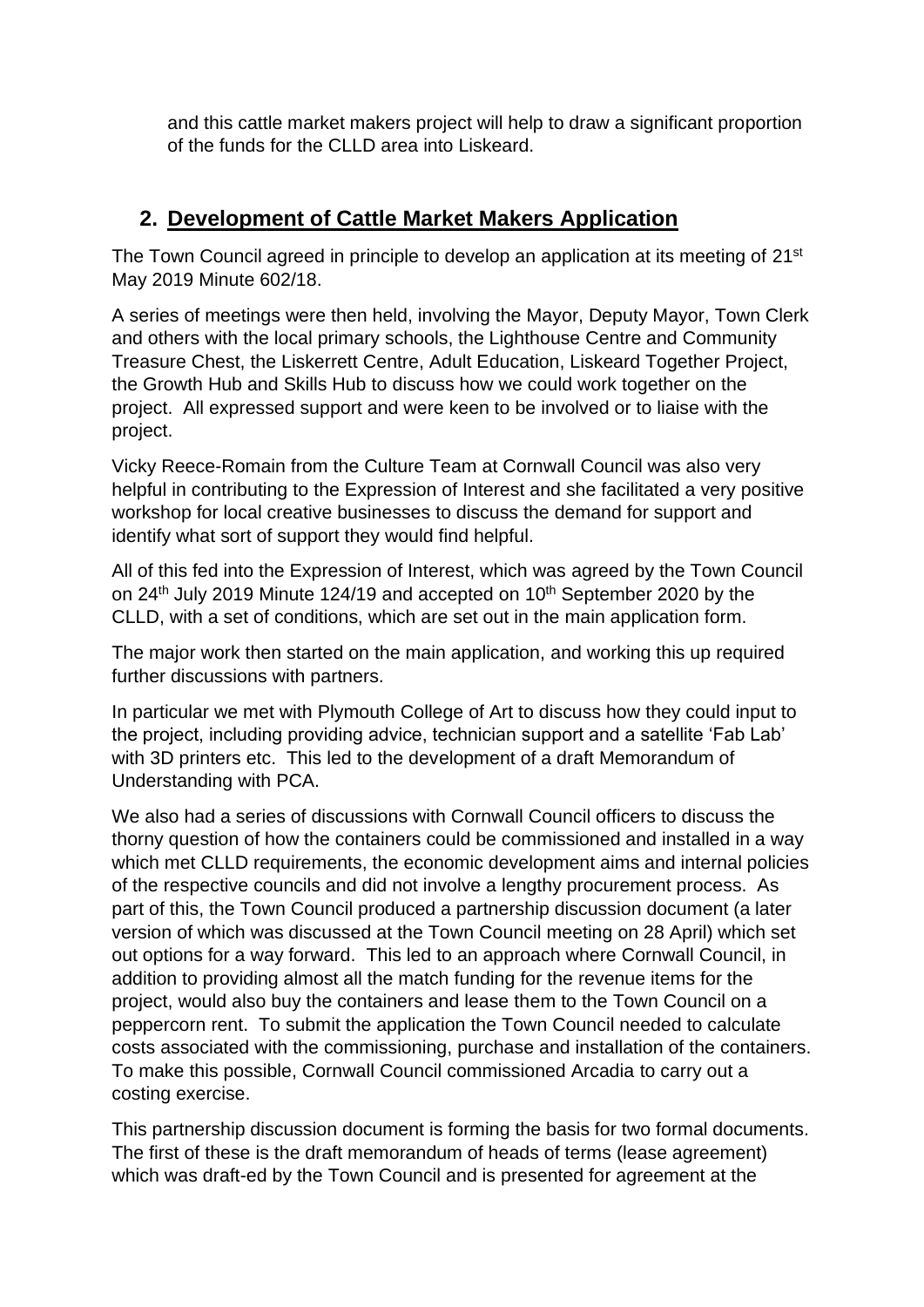meeting. The second is a Collaboration agreement which relates to the partnership for the overall project. This is currently being drafted with support from Cornwall Council legal department and will be brought to a Town Council meeting in May or June.

We would be getting a large chunk of the whole CC match funding pot, and this is subject to a separate application (similar to the main CLLD app) which will need to be signed off by the CE of LEP and Service Director for Economic Development and Enterprise plus the portfolio holder, hence the close working.

At the same time, a large piece of work has been undertaken by Yvette to complete the financial spreadsheets required by the application, and following requests from councillors, a six-year cashflow and a risk management document have also been produced with the aim of minimising risk to the Town Council from this large project.

# **3. Documents**

Because of the nature of this application, there are a large number of documents to consider. To help in understanding how these fit together, this section lists the relevant documents by category.

#### **Documents already agreed:**

Expression of Interest (attached) – 24th July 2019 – Finance, Economic Development & General Purposes Committee Minute 124/19 resolved to submit the EOI.

Sustainability Policy (not attached) –  $28<sup>th</sup>$  April 2020 Council - Minute 558/19.

### **Documents which the meeting is asked to agree**

Draft CLLD full application form (attached)

Draft CLLD spreadsheets (attached) –

- **ERDF Project Costs**
- **ESF Project Costs**
- **Milestones**
- Business Cashflow

Draft memorandum of heads of terms with Cornwall Council (attached)

Equality & Diversity policy (attached)

#### **Documents which are provided for background but are not part of the application and do not need to be formally agreed**

Summary figures spreadsheet (attached)

6 year cashflow spreadsheet (attached)

Explanation of spreadsheets (attached)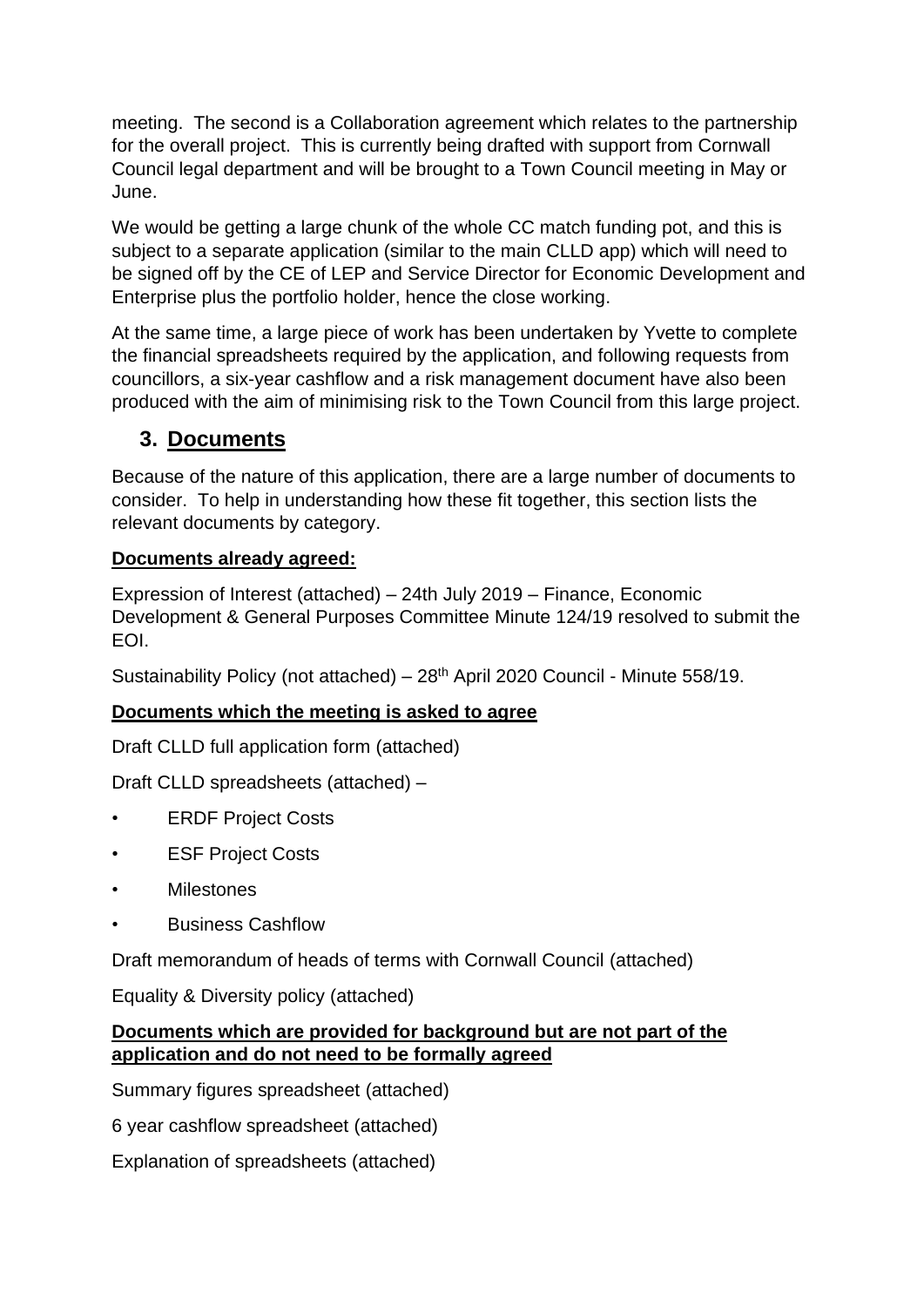Risk assessment document (attached)

Draft job descriptions for the project roles (attached)

Arcadia costing – (attached) Can councillors please treat this as a PARTII. It is included to give everyone an idea of the costings but that not all the information is accurate - the site identified within the Cattle Market is not the one we're likely to use, it is not expected that the containers will be moved after 3 years and the timescales are only indicative. We have been told that in reality a lot of the items in the Gantt chart could run concurrently rather than being sequential.

#### **Documents which will be brought forward at a later stage for Town Council agreement (in line with CLLD advice)**

Lease

Collaboration Agreement between Cornwall Council and Liskeard Town Council

Terms of reference for the proposed project board.

MOU with Plymouth College of Art

# **4. Dates Relevant to the Cattle Market Makers Project.**

**14th May 2019** – Meeting held with Sue Brownlow who suggested a possible project idea for a creative industries and artisan foods scheme in the cattle market. Initially, reusing existing old buildings to provide space and advice and support to creative industries / artisan foods businesses and pre business start-ups. The project as proposed was to go to the Community Lead Local Development programme.

**21st May 2019** - Finance, Economic Development & General Purposes Committee – at that stage the estimated project cost was £300,000. The role being suggested was for the Town Council was as Accountable Body to a wider partnership. Hence, at the stage the item was referred toas the "Accountable Body Project"

**602/18** – Councillor Brooks proposed, Councillor Goldsworthy seconded and the Committee RESOLVED to adopt the resolutions made in PARTII as set out below.

ACCOUNTABLE BODY STATUS PROJECT That the town council confirms support for a partnership bid to the Community Lead Local Development programme and confirms that subject to details set out in a contract offer letter, it would be willing to undertake the role of accountable body.

**25th June 2019** – Town Council – received an update which indicated that a "demand study or assessment of the current and potential size of the creative industries sector locally would be necessary to determine that the level of outputs claimed was likely to be achieved. A provisional listing is being drafted" This was researched by Creative Kernow and produced the attached report in November 2019.